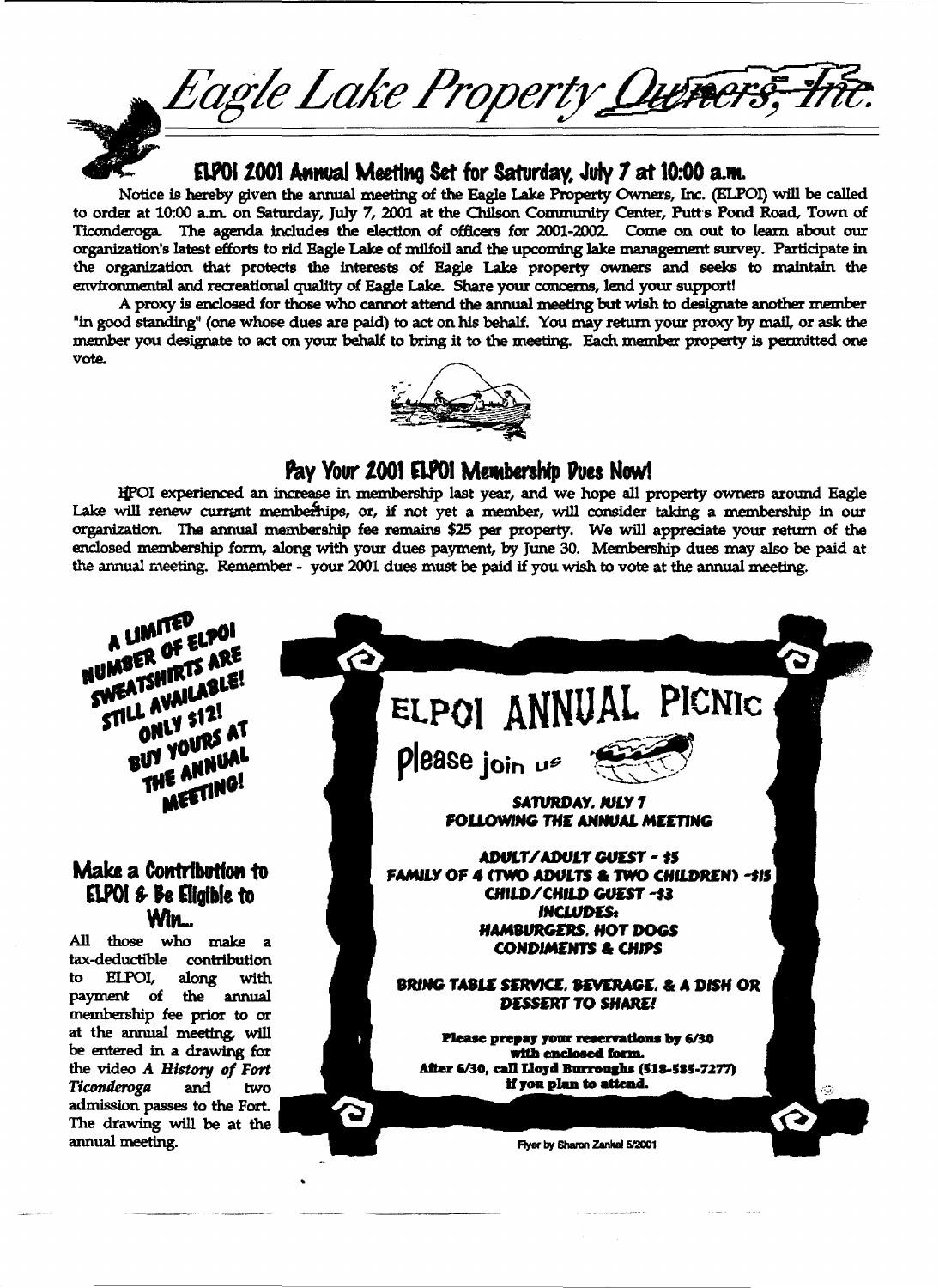| Please update address.<br>telephone number, or e-mail<br>oddress on this form!                                                   | Please complete & mail by June 30, 2001!<br>Mail to: ELPOI % L. Burroughs<br>7 Prospect Lane<br>Ticonderoga, New York 12883 |                                                                                                                                                                                                                                                                                  |
|----------------------------------------------------------------------------------------------------------------------------------|-----------------------------------------------------------------------------------------------------------------------------|----------------------------------------------------------------------------------------------------------------------------------------------------------------------------------------------------------------------------------------------------------------------------------|
| Name:                                                                                                                            |                                                                                                                             |                                                                                                                                                                                                                                                                                  |
|                                                                                                                                  |                                                                                                                             |                                                                                                                                                                                                                                                                                  |
| E-Mail:<br><u> 2000 - Jan James James James James James James James James James James James James James James James James Ja</u> |                                                                                                                             | Telephone:                                                                                                                                                                                                                                                                       |
| ----New Membership                                                                                                               |                                                                                                                             | mmmmmmmmm                                                                                                                                                                                                                                                                        |
| Renewed Membership.                                                                                                              | \$25.00                                                                                                                     | Please take a moment to<br>answer                                                                                                                                                                                                                                                |
| Yes, plan to attend annual picnic<br>Adults $x$ \$5                                                                              |                                                                                                                             | ▞▞▞▞▞▞▞▞▞▞▞▞▞▞▞▞▞▞▞▞▞▞▞▞▞▞▞▞▞▞▞▞▞▞<br>wwwwwwwww<br>Would you be interested in<br>participating in an ELPOI "end-of-<br>summer" get-together? It has been                                                                                                                         |
| Children $x$ \$3                                                                                                                 |                                                                                                                             | suggested we gather at the beach and<br>each family bring its own food to grill                                                                                                                                                                                                  |
| Family of Four @ \$15                                                                                                            |                                                                                                                             | and a dish to pass. There would be<br>no conduction of ELPOI business and                                                                                                                                                                                                        |
| I would like to make a tax-deductible<br>contribution to ELPOI in the amount of                                                  |                                                                                                                             | no charge.<br>Interested? _Yes _No<br>Best Day and Time:                                                                                                                                                                                                                         |
| Total Enclosed (Checks only, please!)                                                                                            |                                                                                                                             | _Sat., Sept. 1 _afternoon _evening                                                                                                                                                                                                                                               |
|                                                                                                                                  |                                                                                                                             | _Sun., Sept. 2 _afternoon_evening<br>mmmmmmmmmmmmm                                                                                                                                                                                                                               |
|                                                                                                                                  |                                                                                                                             |                                                                                                                                                                                                                                                                                  |
|                                                                                                                                  | Eagle Lake Property Owners, Inc.<br>Membership Proxy                                                                        |                                                                                                                                                                                                                                                                                  |
|                                                                                                                                  |                                                                                                                             |                                                                                                                                                                                                                                                                                  |
| I,                                                                                                                               |                                                                                                                             | as a Member in good<br>standing of the Eagle Lake Property Owners, Inc., do hereby designate                                                                                                                                                                                     |
| A. M.                                                                                                                            |                                                                                                                             | who is a Member in good<br>standing of said Corporation or who is another record owner of the same<br>membership parcel of said corporation, to vote and act on my behalf on all matters<br>that come before the meeting of said Corporation to be held on July 7, 2001 at 10:00 |
|                                                                                                                                  |                                                                                                                             | Signed, Date: 2001                                                                                                                                                                                                                                                               |
|                                                                                                                                  |                                                                                                                             |                                                                                                                                                                                                                                                                                  |

 $\hat{\mathcal{A}}$ 

| Witnessed by: |        |
|---------------|--------|
| Date:         | , 2001 |

**Date:** *\_\_\_\_\_\_\_\_ ---1' <sup>2001</sup>*

•

 $\overline{a}$